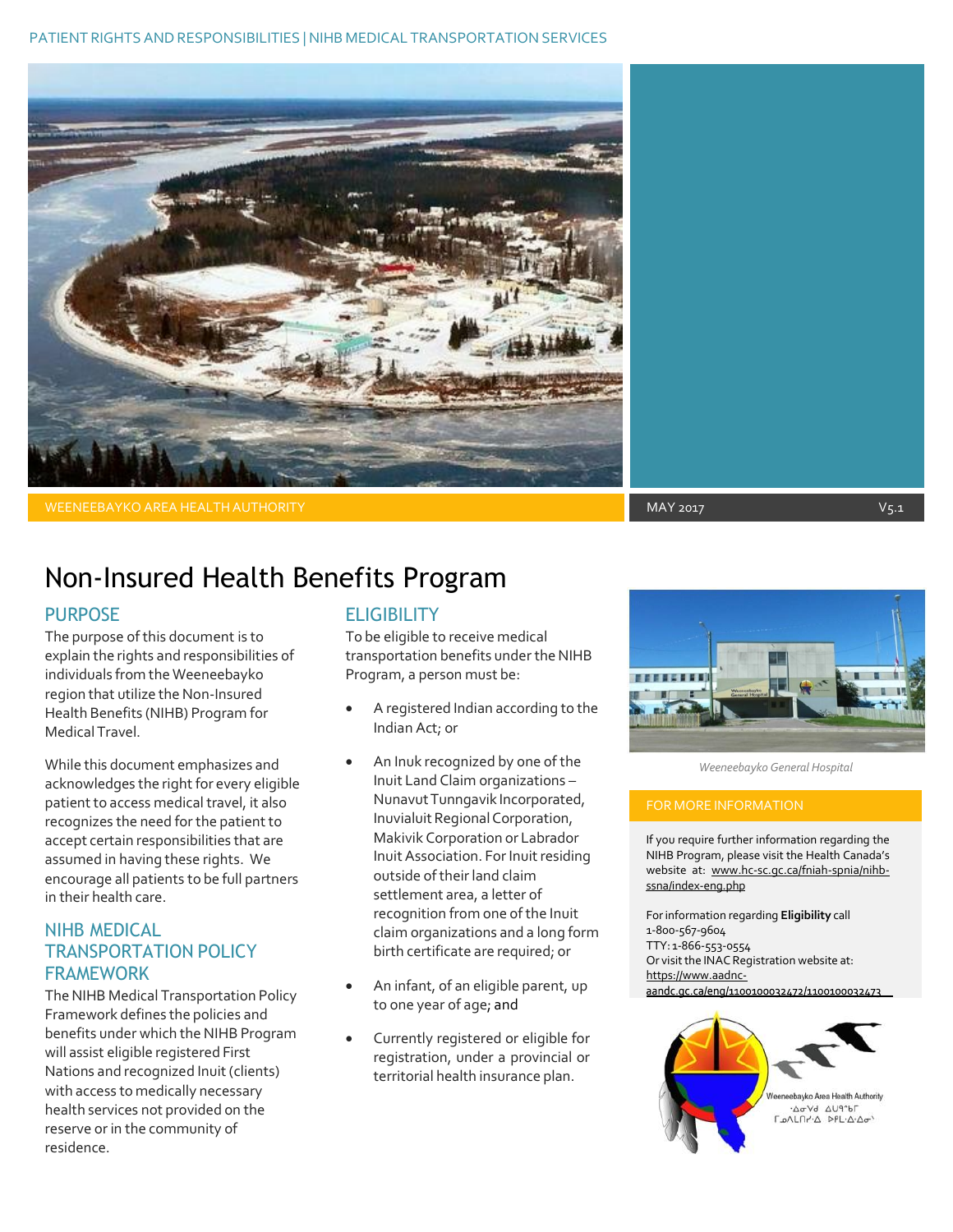

# Patient Rights

### Notification

Patients have the right to receive appointment notifications in a timely fashion so that they are able to make all necessary arrangements to attend the appointment.

Patients have the right to receive appropriate notification when travel arrangements are cancelled or rescheduled by the medical transportation program.

#### Appeals

Patients have the right to appeal declined decisions for medical travel through one of the identified processes.

#### FOR MORE INFORMATION

If you require further information regarding the Appeal process, please visit the Appeals website: [https://www.canada.ca/en/health](https://www.canada.ca/en/health-canada/services/non-insured-health-benefits-first-nations-inuit/appealing-decision-under-non-insured-health-benefits.html)[canada/services/non-insured-health-benefits](https://www.canada.ca/en/health-canada/services/non-insured-health-benefits-first-nations-inuit/appealing-decision-under-non-insured-health-benefits.html)[first-nations-inuit/appealing-decision-under](https://www.canada.ca/en/health-canada/services/non-insured-health-benefits-first-nations-inuit/appealing-decision-under-non-insured-health-benefits.html)[non-insured-health-benefits.html](https://www.canada.ca/en/health-canada/services/non-insured-health-benefits-first-nations-inuit/appealing-decision-under-non-insured-health-benefits.html)

#### **Level OneAppeal**

Ontario Region First Nations & Inuit Health Branch, Non-Insured Health Benefits (NIHB) Senior Manager, Program Delivery.

#### **Level Two Appeal**

If the client does not agree with the Level 1 Appeal decision and wishes to proceed further, the second level of appeal is the Ontario Region First Nations & Inuit Health Branch, Regional Executive.

#### **Level Three Appeal**

If the appeal is denied at Level 2 and the client does not agree with the decision, they may take their request to the final appeal level. The third and final level of appeal is the First Nations & Inuit Health Branch Director General.

### **Complaints**

A patient has the right to receive a response from a complaint that was filed verbally or in written format.

#### Non-Medical Escorts

All patients under the age of 18 qualify for a non-medical escort. Patients 18 years of age and older qualify for an escort when there is a legal or medical requirement that results in the client being unable to travel alone, such as:

- Patient is undergoing a medical procedure or has a medical condition that results in the clients requiring assistance during the trip (e.g. outpatient procedure under general anesthetic);
- Patient requires assistance with alternative legal consent/decision making;
- Patient requires assistance with activities of daily living;
- Patient requires translation support(i.e. health services at the referred location are not available in the patients spoken language);
- Patient requires assistance receiving instruction regarding essential home medical/nursing procedures that cannot be given to the client only;
- Patient is a pregnant woman whose trip is for the purpose of childbirth (including being closer to care while awaiting childbirth);
- Requests for more than one escort will be reviewed on a case by case basis and may require additional supporting information.

When a patient requires a Non-Medical Escort, the community health professional must complete the Escort Request portion of Medical Transportation & Specialist Referral Form, including the escort's name.

### Professional Staff and Conduct

Patients have the right to access safe and reliable transportation to attend preapproved medical appointments such as:

- Appointments covered by the Ontario Health Insurance Plan (OHIP);
- NIHB approved vision, dental and mental health appointments;
- Travel to interval/safe houses.

Patients have the right to access staff who display a professional attitude at all times.

#### Accountability

Any patient incidents that occur while on approved medical travel will be reported to the WAHA NIHB program and if necessary will be followed-up on by program staff.

## Medical Travel within the WAHA territory

A patient can expect that a program staff member will meet them at the Moosonee Airport when they first arrive.

A patient can expect that a program staff member will transport them to their accommodations ifrequired.

A patient can expect that a program staff member will transport them to their medical appointment(s).

A patient can expect that a program staff member will transport them back to the Moosonee Airport upon conclusion of their appointment.

A patient can expect access to Cree translation services when requested.

### Medical Travel outside of the WAHA territory

A patient can expect that a program staff member will meet them at the Timmins or Kingston Airport when they first arrive.

A patient can expect that a program staff member will transport them to their accommodations in Timmins or Kingston if required.

A patient can expect that a program staff member will transport them to their medical appointment(s) in Timmins or Kingston.

A patient can expect that a program staff member will transport them back to the Timmins or Kingston Airport upon conclusion of their appointment.

A patient can expect the services of a Cree translator in Kingston and Timmins if required.

### Confidentiality and Privacy of information

A patient can expect that their personal information will remain confidential and will only be used for the purpose it was gathered for.